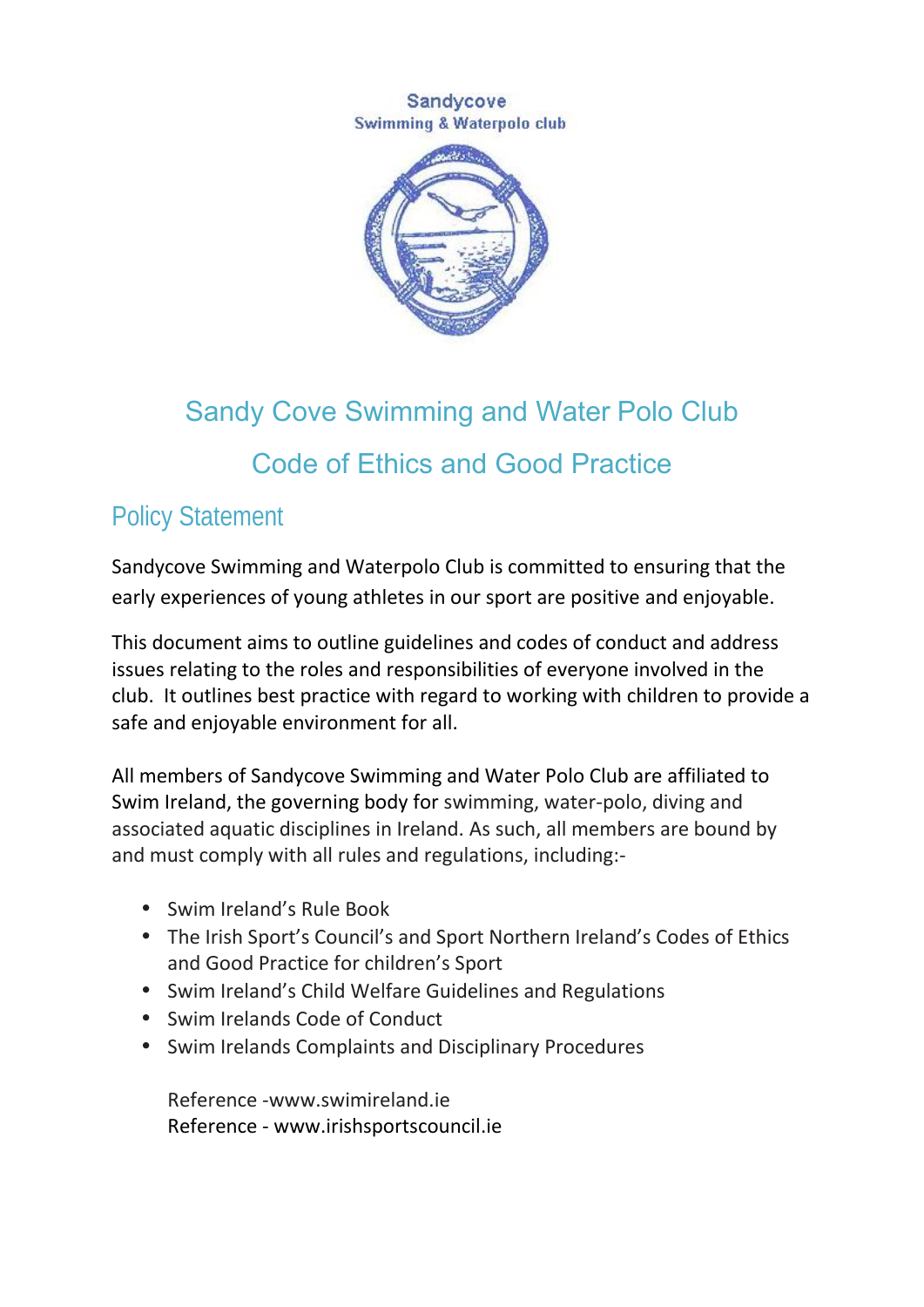The guidelines in this document are based on the national guidelines as outlined in the following documents.

- Children First: National Guidance for the Protection & Welfare of Children, Dept. of Health & Children 2011.
- Children First Bill, 2014
- National Vetting Bureau (Children and Vulnerable Persons) Act 2012
- Our Duty to Care, Dept. of Health & Children 2002

# Guidelines and Codes of Conduct

## The Code for Young Members

As an athlete you have rights and responsibilities. The following code will help identify these for you  $-$  if you are not sure ask your parent/guardian, teacher/coach or Club Children's Officer to explain them to you.

In your sport you should

- Be happy, have fun and enjoy taking part and being involved in your sport
- Be treated fairly by everyone, adults and other athletes.
- Feel safe and secure when you are taking part in your sport.
- Be listened to and allowed to reply.

#### Your responsibilities are to

- Treat Leaders who may be teachers, coaches, team managers, officials or other parents with respect
- Be fair at all times, do your best to achieve your goals; be gracious if you do not achieved your goals
- Respect other athletes and your opponents
- Be part of the team and respect and support other team members both when they do well and when things go wrong;
- Never bully or use bullying actions against another person; you should never hurt other team members, athletes or your opponent, this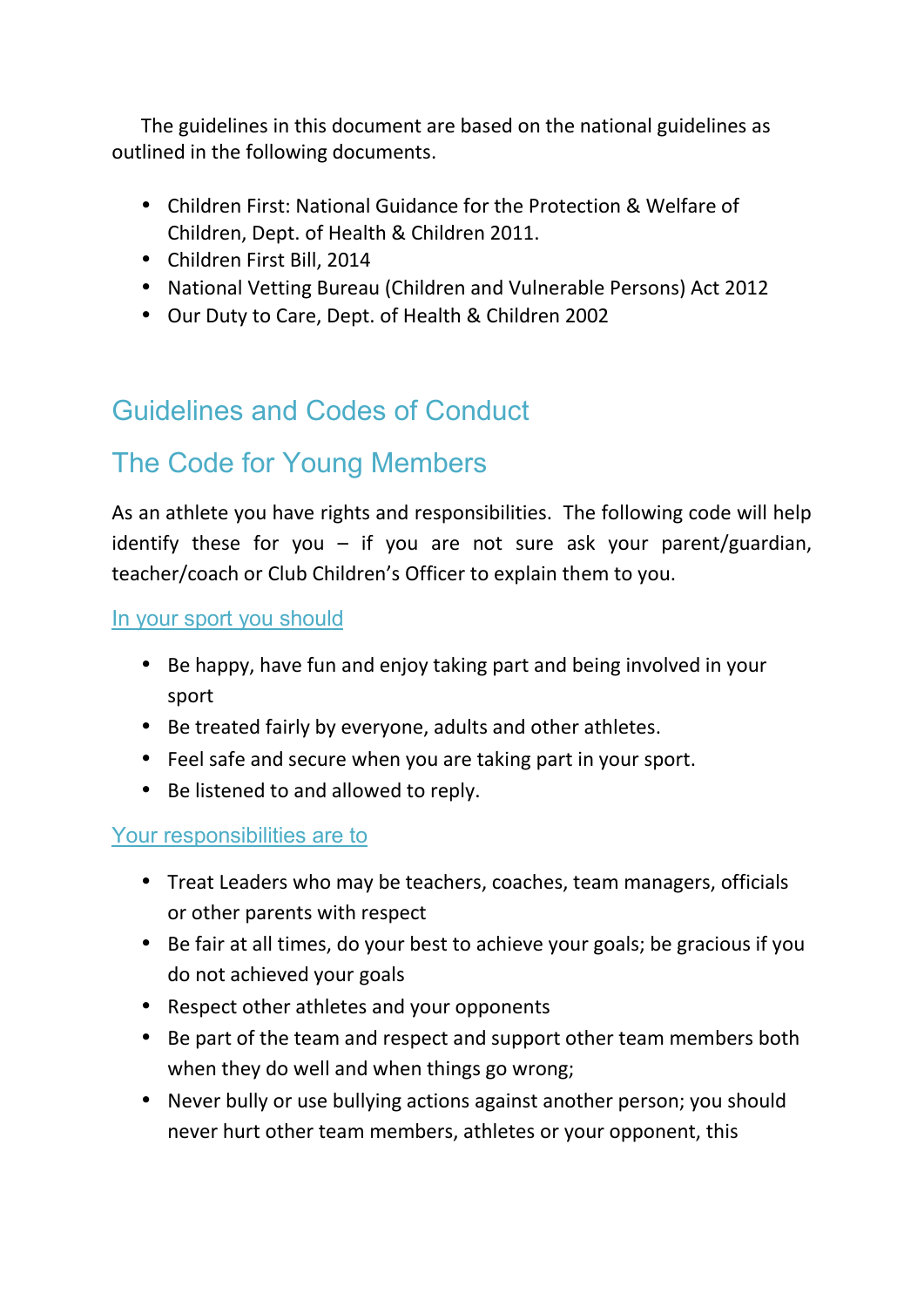includes never taking/damaging their property, never spreading rumours or telling lies about other young people or adults.

 Talk with your parent or guardian, Coach, or the Club Children's Officer member if you have any difficulties or do not understand something; you should never keep secrets about any person who may have caused you harm or has made you feel upset

## The Code for Parents/Guardians

As parents/ guardians you will be expected to contribute some time to the running of the Club; no club can operate successfully and safely without the help of parents and guardians.

In particular, parents/guardians should :-

- Understand and ensure your child/children abide by The Code for Young Members (as above).
- Be available for specified duties if and when required; some duties are mandatory and form part of the procedures for safeguarding your children; some will be at the request of the Club, including bank duty during teaching sessions
- Know your child's training and/or competitive programme, and accept it is your responsibility for delivering and collecting your child/children. Parents/guardians should ensure they do not leave their child/children waiting unsupervised at any time.
- Ensure appropriate leaders are informed regarding any relevant medical conditions or other relevant matters concerning your child.
- Arrange an appropriate time and place for discussing any matter with leaders and coaches; communication should not take place whilst leaders and coaches are in a position of supervision or responsible for other young people.
- Understand the complaints process and follow the proper procedure if you feel unjustly treated, with the knowledge that any complaint will be dealt with effectively and confidentially.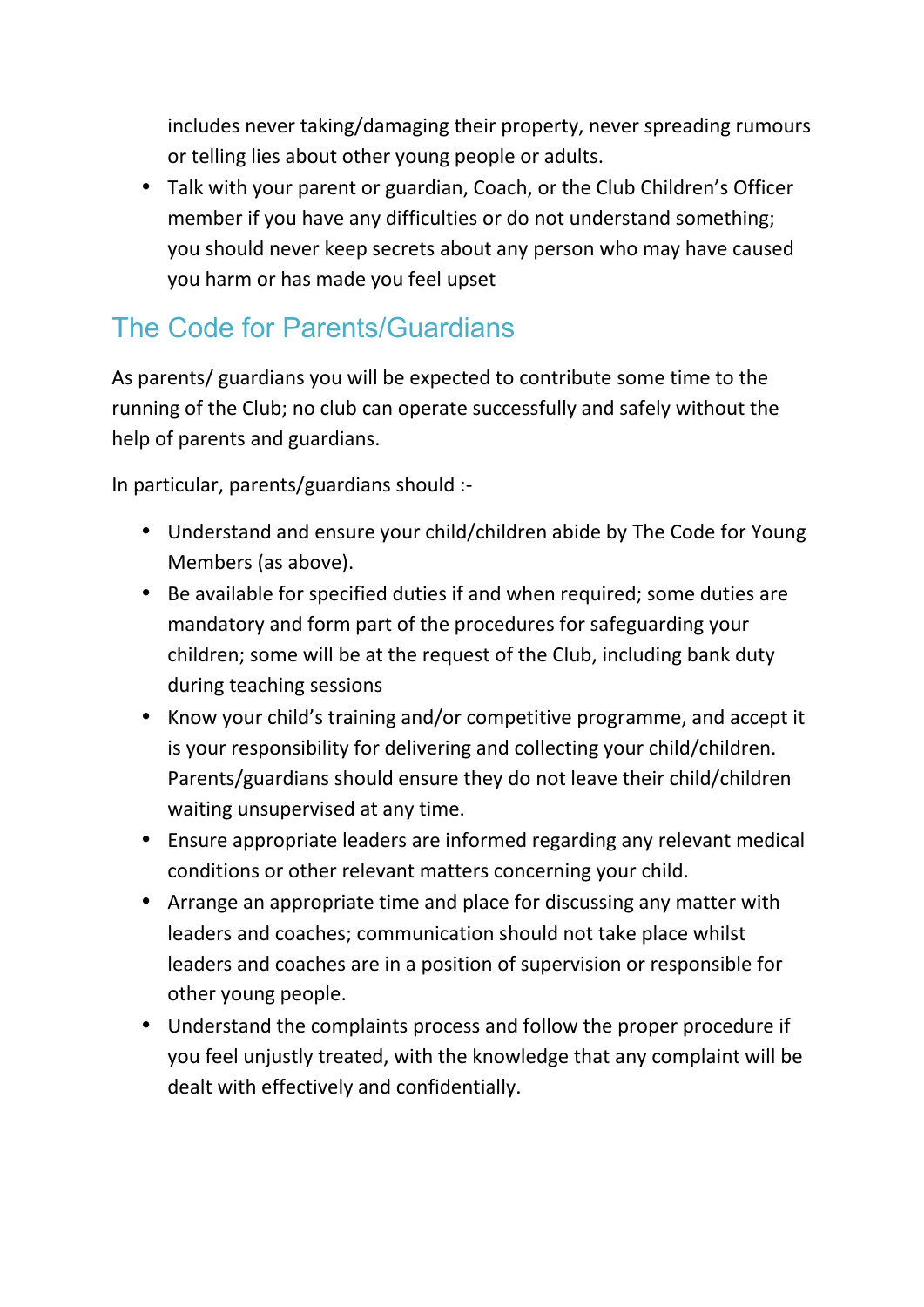# The Code for Coaches/Teachers and Leaders

You must follow the points stated in the code of conduct as described below:

- Be familiar with and follow the required procedures in this document and Swim Ireland 's Code of Ethics , Regional and Club Rules
- Carry out your duties and responsibilities understanding that the welfare of children is paramount
- Where relevant you should be qualified for your position and have obtained up-to-date knowledge and skills as required by Swim Ireland
- Create a safe and enjoyable environment for children by:
	- Planning and preparing appropriately and be positive during sessions
	- Making sure all levels of participation should be enjoyable and fun,
	- Prioritising skill development and personal satisfaction over highly structured competition.
	- Setting age appropriate and realistic goals
	- Avoiding favouritism each child will need attention according to their sporting needs
	- Praising and encouraging effort as well as results
	- Showing respect for all involved, children and adults
- Recognise and ensure the welfare of children by:
	- Keeping attendance records
	- Not exposing a child to criticism, hostility or sarcasm
	- Never swearing at, ridiculing, shouting unnecessarily or arguing with a child
	- Being aware of a child's developmental needs and how a child may be psychologically or physically affected (if relevant for your role)
	- Working in an open environment
	- Ensuring there is adequate supervision
	- Involving and updating parents, especially if a problem has arisen
	- Respecting a child's sensitivity to their height and weight
	- Never using physical punishment or force
	- Not using verbal or physical punishments or exclusion for mistakes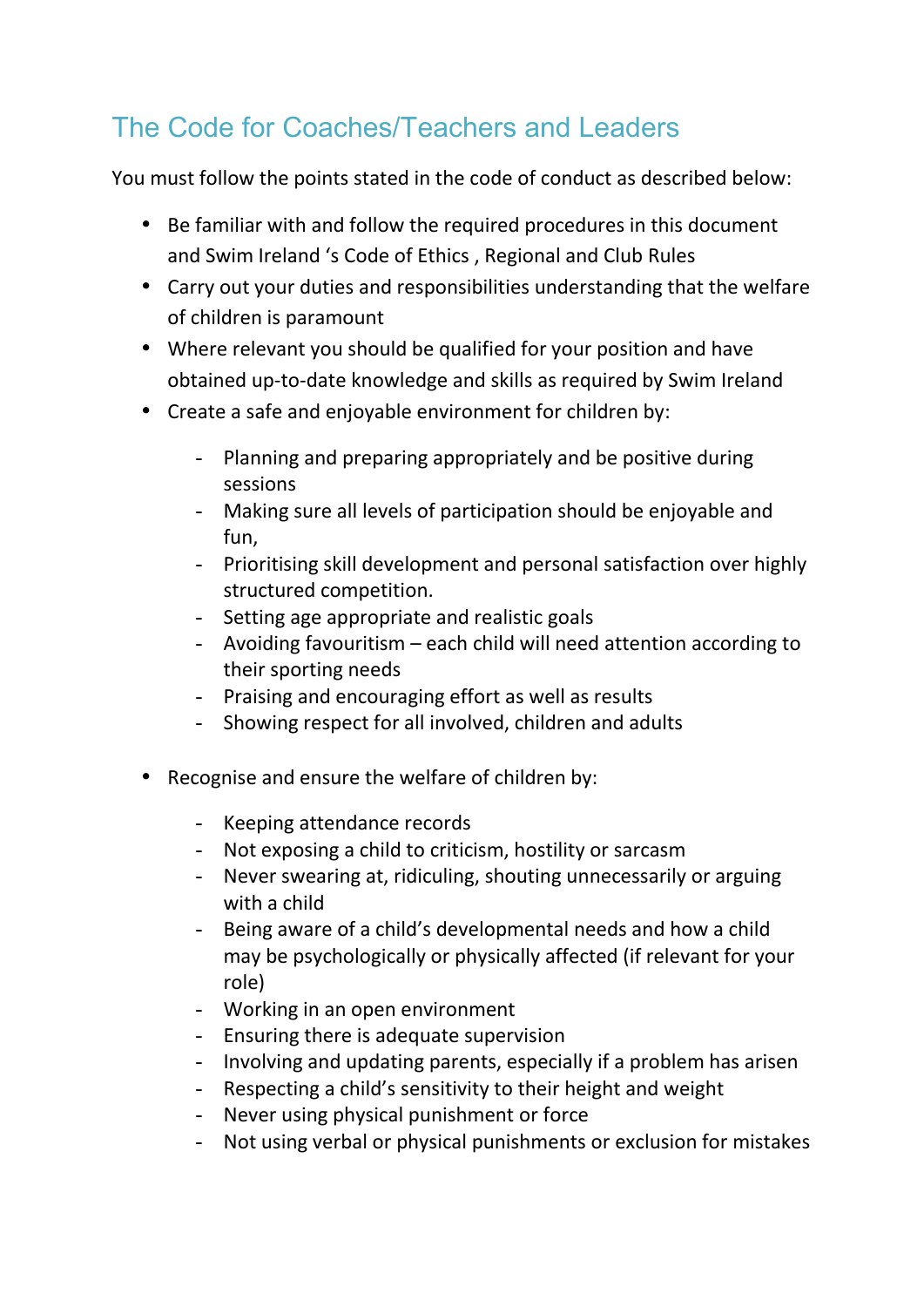- Do not allow or engage in bullying behaviour, rough physical games, sexually provocative games, never allow or engage in inappropriate physical contact of any kind or make sexually suggestive comments about or to a child
- Co-operate with the recommendations from medical and ancillary practitioners in the management of a child's medical or related problems. You may request a certificate of medical fitness to ensure safe continued participation
- Avoid carrying out any medical testing or giving advice of a personal or medical nature if not qualified to do so or undertake any form of therapy (hypnosis etc.) in the training of children. Any such activity, if qualified, must only be with parent/guardian consent and the understanding of the child
- Keep any information in relation to a swimmer of a personal or medical nature strictly confidential unless the welfare of the child requires the passing on of this information.
- Never exert undue influence over a participant in order to obtain personal benefit or reward.
- Acknowledge the use of drugs, alcohol and tobacco is incompatible with a healthy approach to sporting activity and must be discouraged. Avoid the use of alcohol at all times whilst responsible for young people e.g. training sessions, events and on trips with young people

### The Code for Committees

- Be familiar with this document, Swim Ireland Code of Ethics and Rules
- Ensure and approve the appointments of Club Children's Officers (non committee) and a Designated Person (on committee)
- Carry out your required duties for Swim Ireland, Region or Club on the understanding that the welfare of children is paramount
- Follow the Swim Ireland policies and procedures so that all activities are in accordance with this document:
	- Create safe environment for young people.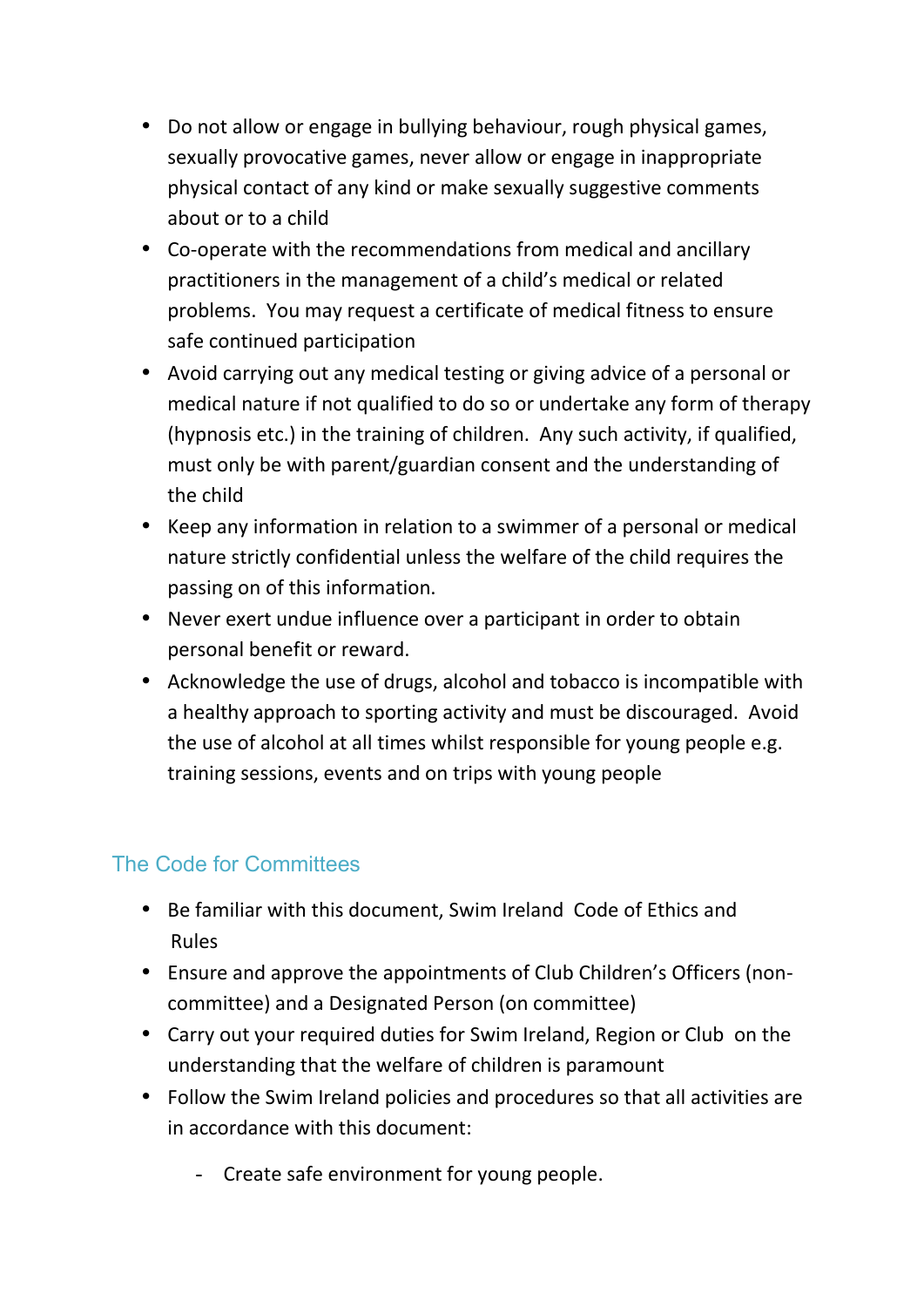- Ensure the codes of conduct are in place for all involved.
- Provide adequate supervision for training sessions with attendance record being kept.
- Recruit volunteers/employees including vetting and training is completed.
- Understand and implement the complaints and disciplinary procedures.
- Ensure safe induction and supervision of volunteers/employees.
- Ensure other activities follow procedures e.g. away trips.
- All required procedures contained in this document are adopted.
- Ensure complaints including rumours are not ignored and dealt with appropriately, following the relevant procedures including
	- Recording all incidents
	- Reporting the incident/accident or injury
	- Informing the parent or guardian (if child involved)
- Keep and store securely all documentation with respect to meetings, correspondence and minutes of committee meetings together with General Meetings, including the Treasurers report.
- Set up, maintain, revise and implement rules in the best interests of Swim Ireland, the Region or Club. Rules should not contravene any Swim Ireland rules and must be communicated to the relevant members.
- Ensure effective communications with members through recognised means e.g. e-mail, web posting, use of notice boards, etc.
- Inform parents/guardians in advance and obtain consent for children to be involved in events outside the normal activities within the aquatic disciplines e.g. fun day out, fundraising.
- Inform parents/guardians where a matter or problem arises relating to their child
- Monitor with the Children's Officer any changes in membership and any unusual dropout, absenteeism or Club transfers by children or leaders. Ensure these are followed up to determine the reason for the trend.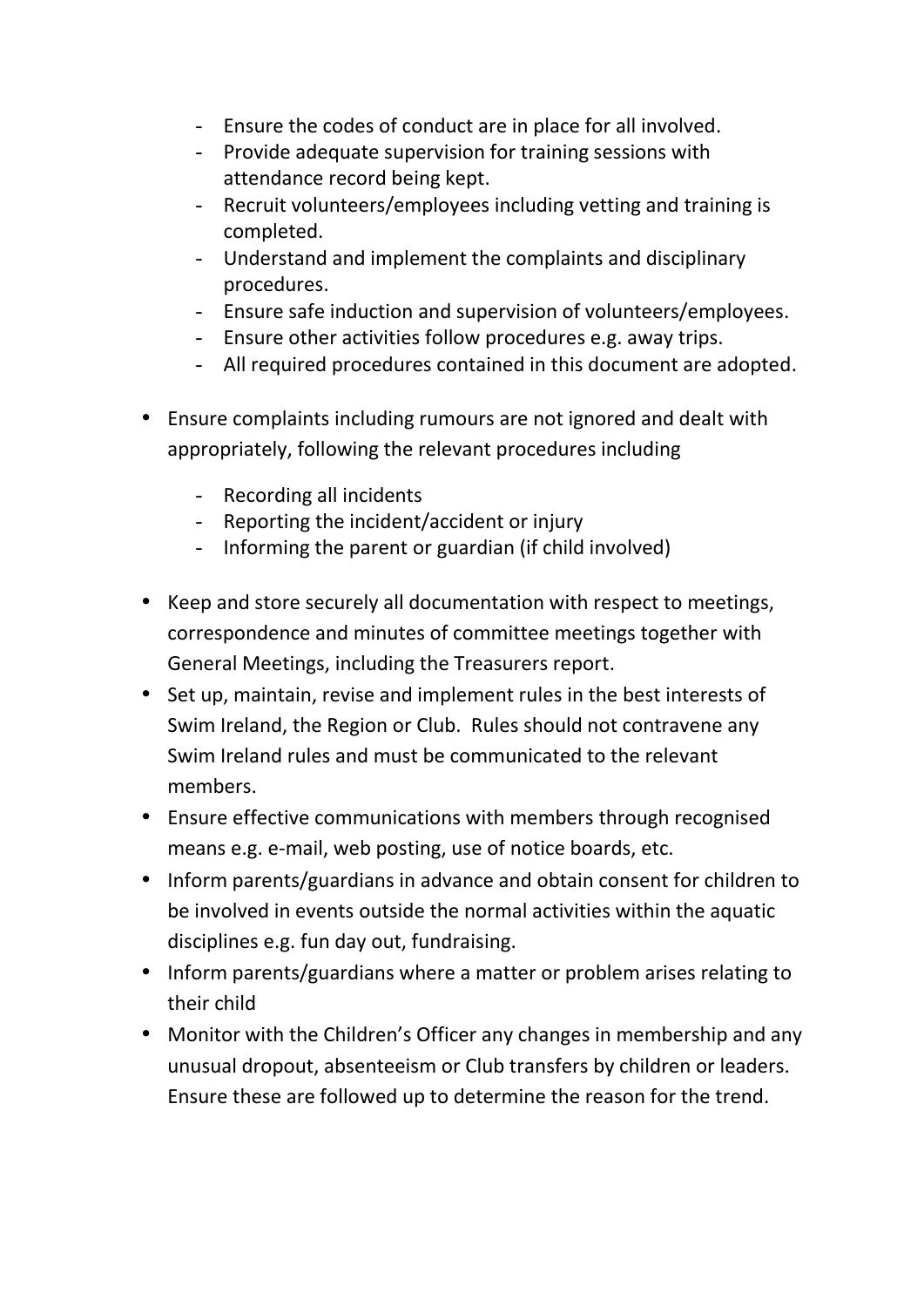Ensure that the Children's Officer and Coaches are invited to at least 50% of committee meetings per annum to report and advise the Committee.

### Policies

## Recruitment and Selection Policy

Sandycove Swimming and Water Polo Club will take all reasonable steps to ensure that all coaches/ teachers and leaders are appropriately qualified and suitable to work with young people.

- All coaching/teaching posts will be awarded on merit
- Verification of personal details, qualifications and references
- Six month probationary period
- Induction- including information about Swim Ireland, Region and Club policies and procedures.
- On-going support and assistance in carrying out duties.
- **•** Grievance procedures.

### Vetting Procedures.

All club officials and all adults, working on a regular basis in either a paid or voluntary capacity, with access to or involved with children will be subject to national vetting procedures.

This includes but is not limited to:

Club Children's Officer Designated Person All committee members Tutor, Coach or Teacher Team Manager Officials where there is a direct involvement or responsibility for making decision concerning children.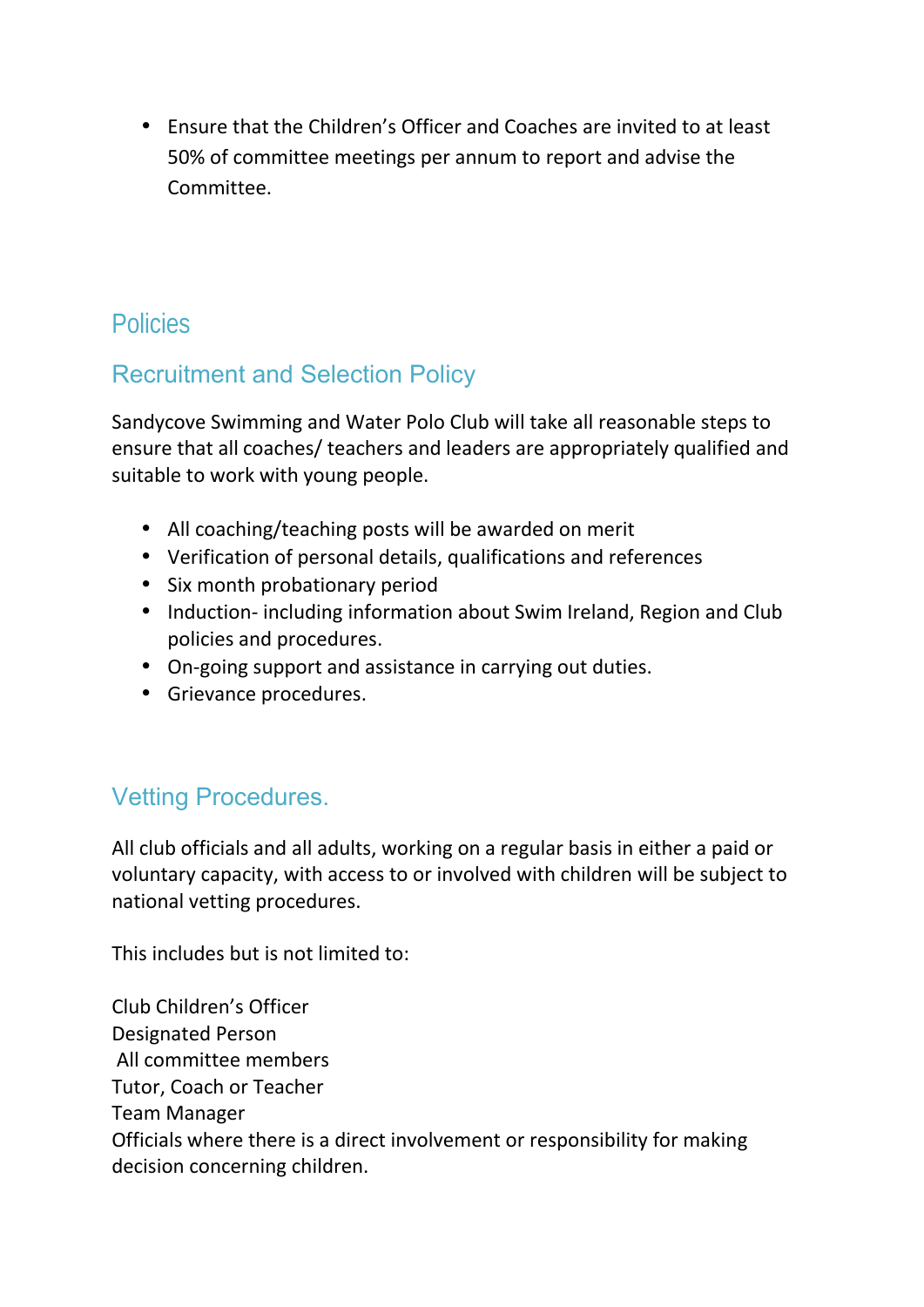#### Complaints Procedures

It is the right of every member of Swim Ireland to make a complaint where standards of care, treatment and practice are perceived to fall short of what is acceptable and should be expected.

Members of Sandycove Swimming and Water Polo Club are bound by these rules and procedures.

Reference: - http://www.swimireland.ie/wp content/uploads/downloads/2013/01/Swim\_Ireland\_Complaints\_\_Disciplinary Rules Procedures Document Jan2012.pdf

## Child Safeguarding

Sandycove Swimming and Water Polo Club is committed to creating and maintaining the safest possible environment for all young members. We will take all practical steps to protect children from any form of abuse, harm, discrimination or degrading treatment.

### Responsibilities of the Club Children's Officer (C C O)

The CCO ensures that young people can talk freely and have a voice in the running of the Club. The CCO contact details are available on the Club website.

The CCO is required to have an understanding of the Swim Ireland Safeguarding Children document and of the Code of Ethics.

The CCO is required to attended a Swim Ireland approved child protection course

The CCO role is independent of the coaching and administrative structure of the Club but has access to the Club Committee by attending at least 50% of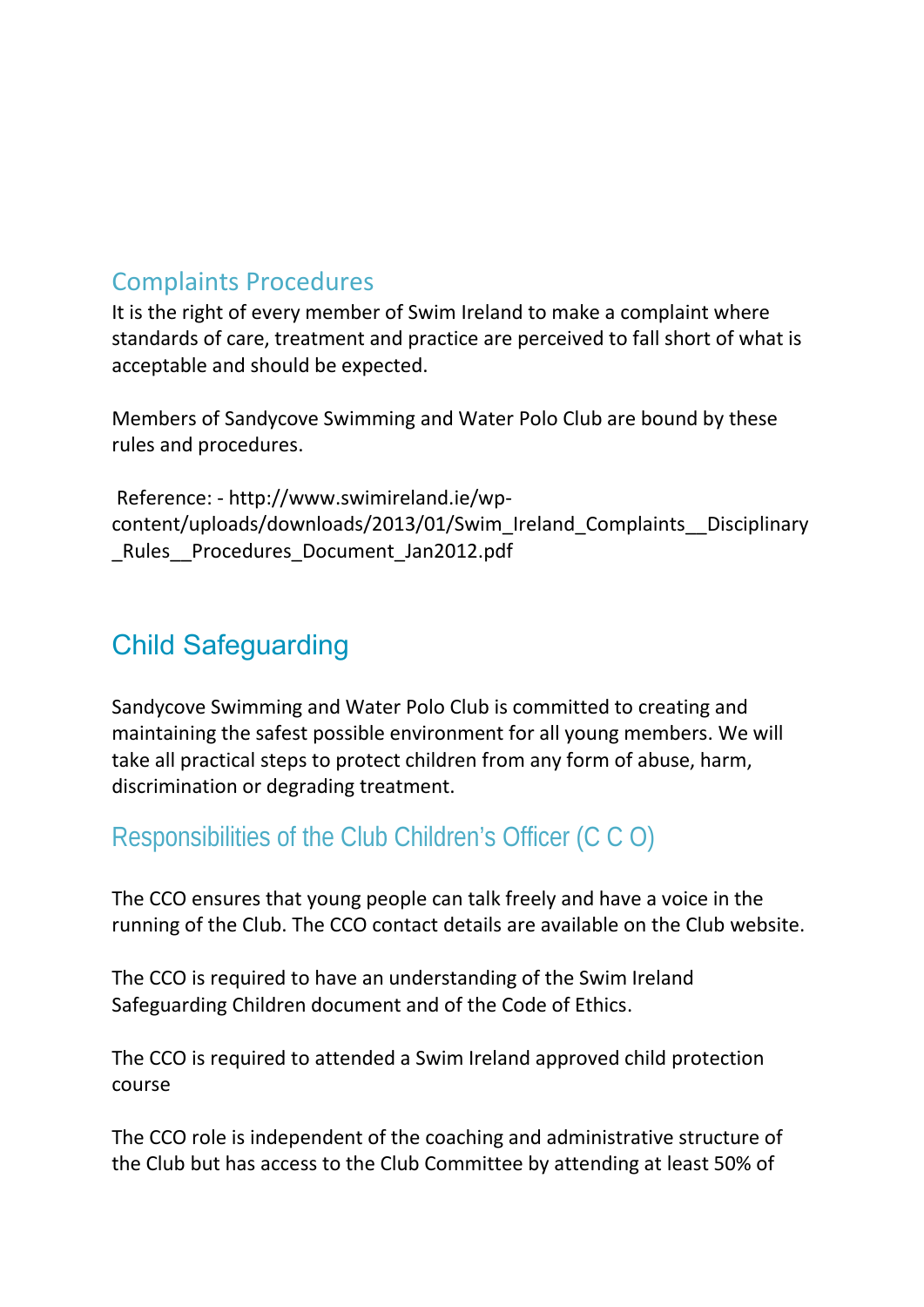committee meetings per annum to advise and ensure the implementation of the Safeguarding Children Policies.

The contact details for the CCO are available on the Club website.

The CCO will :-

- Act at all times with the welfare and protection of children as paramount.
- Be available for children, parents or leaders who have concerns, providing access though meetings or via phone.
- Promote awareness of Safeguarding Children Policies and Procedures within the Club, among young members and their parents/guardians.
- Ensure that the Club rules and regulations reference Safeguarding Children Policies and Procedures with regard to policies and procedures and monitor implementation including child protection training requirements
- Influence policy and practice within the Club in order to prioritise children's needs, reporting regularly to committee, giving children a voice in their Club.
- Ensure committee keep records of all members on file, contact numbers and each member signs an annual membership form that includes signing up to the relevant code of conduct
- Ensure that children know how to make concerns known to appropriate adults or agencies; and how children can express concerns regarding their sport.
- Report persistent poor practice within the Club/Swim Ireland to the National Children's Officer.
- Pass any concerns relating to child protection in accordance with reporting procedures on to the Designated Person or if necessary, the appropriate statutory authority.
- Encourage the appropriate involvement of parents/guardians in the Club activities.
- Act as an advisory resource to the Club Committee and all other leaders on best practice in children's sport.
- Monitor changes in membership and follow up any unusual dropout, absenteeism or club transfers by children, leaders or teachers/coaches.
- Be an advocate for children in complaints/disciplinary procedure to ensure the Act as an advisory source for matters of confidentiality,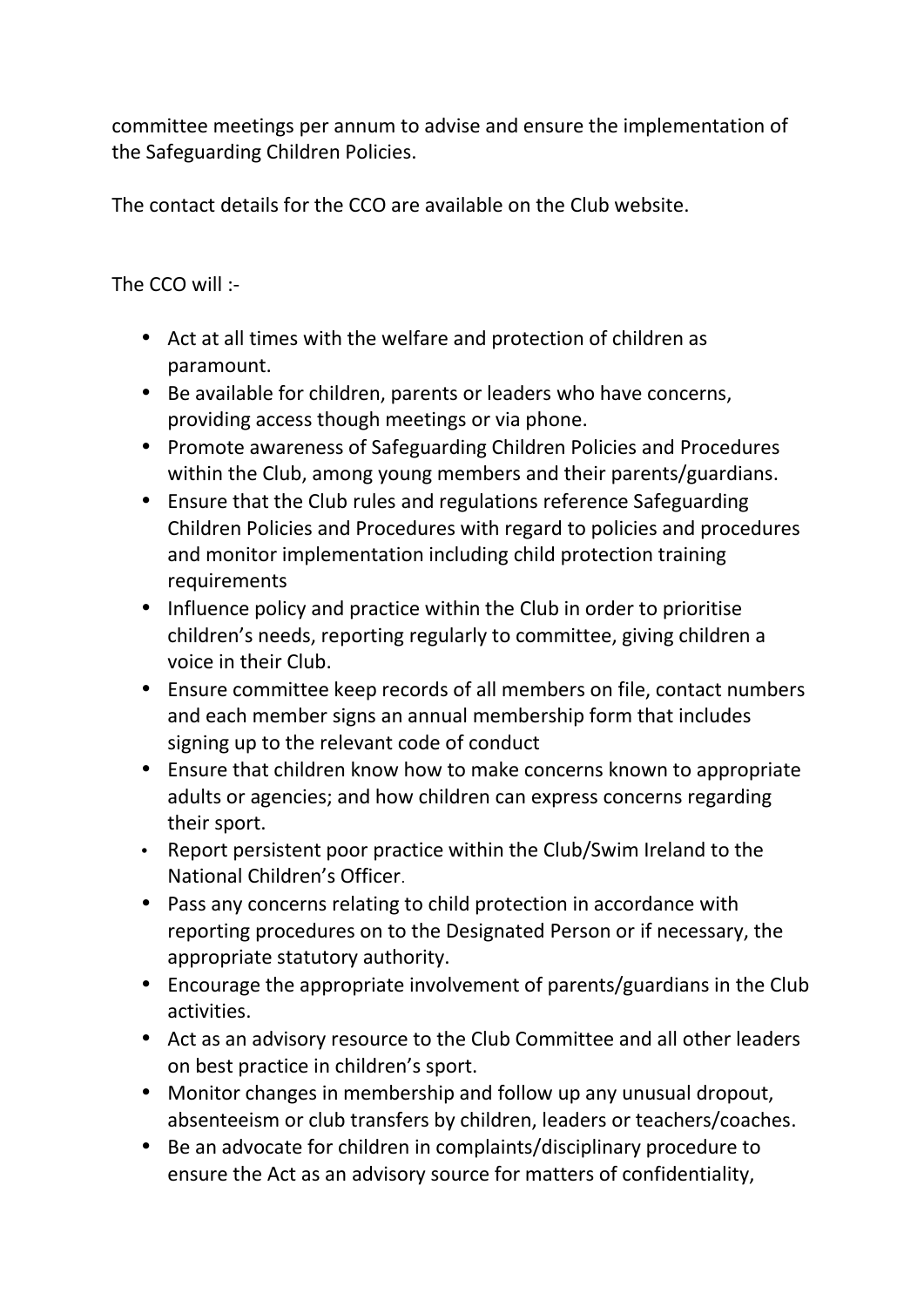record keeping and data environment is safe and the process fair for children regardless of the complaint/disciplinary action.

- Establish contact with regional representative from the Child Welfare Committee and the National Children's Officer at national level
- Work with, and act as Designated Person if necessary eg. if the DP is unavailable, unless a conflict of interest occurs where the welfare of the child would take precedence.
- Operate with and encourage a strict code of confidentiality within the Club, including any matters concerning a child occurring outside the Club environment

## Club Designated Person (DP)

The Designated Person is an appointed committee member.

The DP is responsible for receiving child safeguarding concerns and liaising with statutory authorities in the case of suspected or disclosed abuse.

The role of the DP also provides support to the CCO and helps link the CCO with the committee.

The contact details for the DP are available on the Club website.

#### Requirements of the Designated Person:

The DP is required to have a full understanding and knowledge of the Swim Ireland Safeguarding Children document and the Code of Ethics and abide by and annually reaffirm/sign the relevant code of conduct.

The DP is required to attend a Swim Ireland approved Child Protection course; it is recommended that the DP also attends the advanced follow on course. The DP is required to submit a Garda Vetting application form to ensure suitability to work with children within Swim Ireland.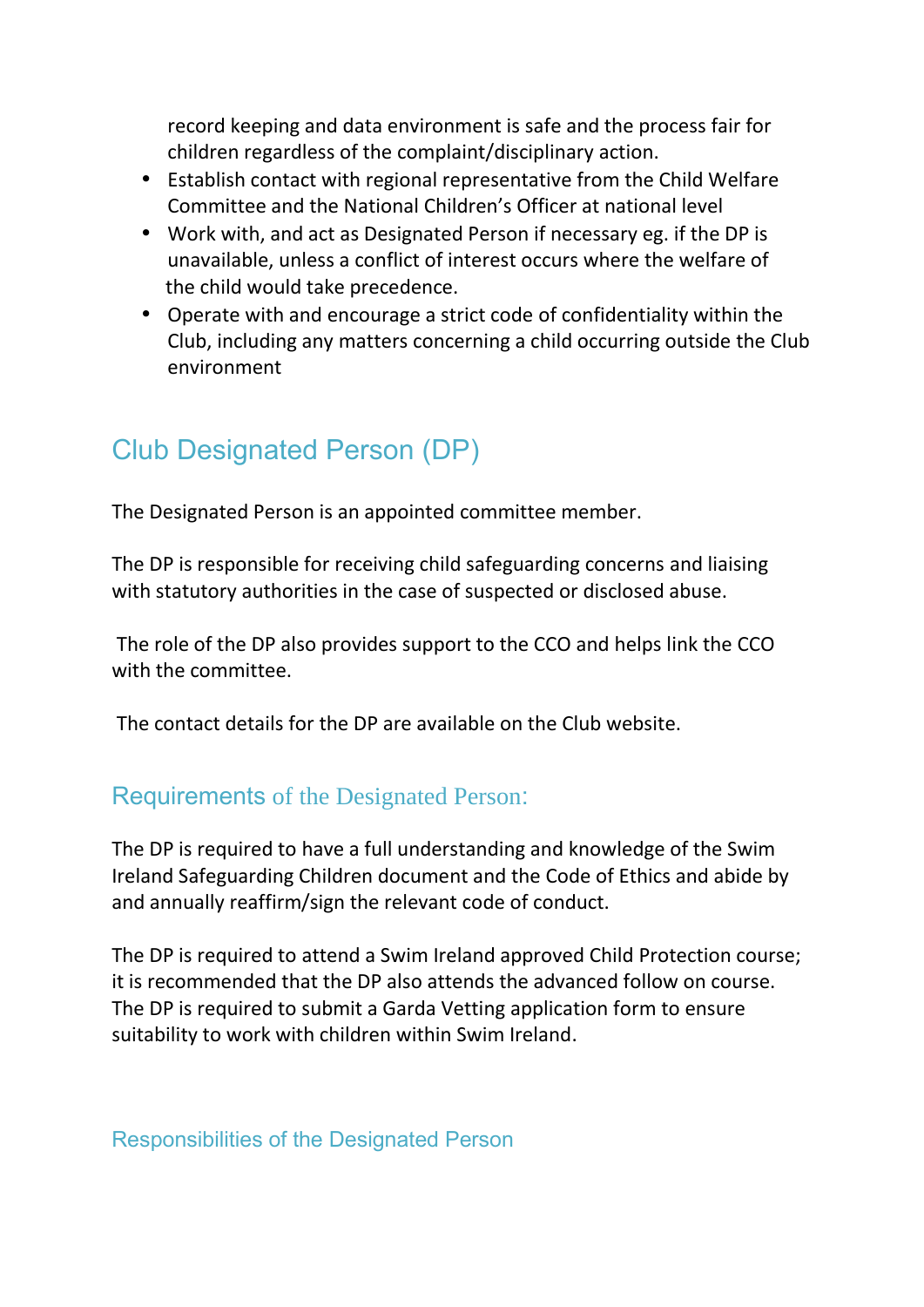- Be familiar with and carry out the reporting procedure as contained in this document
- Consult informally with the local duty social work department to clarify areas of concerns regarding children
- To inform the local duty social worker in the Child and Family Agency or Gardai (in emergency) of concerns about individual children
- Be aware of the local contacts and services available in relation to child protection
- Communicate with statutory agencies and parents as appropriate
- Assist with the implementation of this document for Clubs, liaising with the Club Children's Officer where required.
- Report persistent poor practice within the Club to the National Children's Officer.
- Act as an advisory source for matters of confidentiality, record keeping and data protection

#### Requirements for Coaches, Teachers and Leaders

Coaches, teachers and Leaders in sport must:-

- Understand the Swim Ireland Safeguarding Children Policies and Procedures 2010 by recognising and implementing best practice policies for the welfare of children and being child centred in their approach to their role.
- Be given clear procedures to report to the Club Committee/relevant person on a regular basis
- Attend a Swim Ireland approved child protection course
- Submit a Garda Vetting application form
- Abide by and annually reaffirm/sign Sandycove Swimming and Waterpolo Club, Ethics and Code of Ethics and Good Practice

# Confidentiality Statement

The welfare of the child is paramount and no guarantees of secrecy or confidentiality can be given to information regarding a child's welfare and safety. Child welfare information should only be passed to individuals who are in appropriate positions to safeguard a child's welfare and safety.